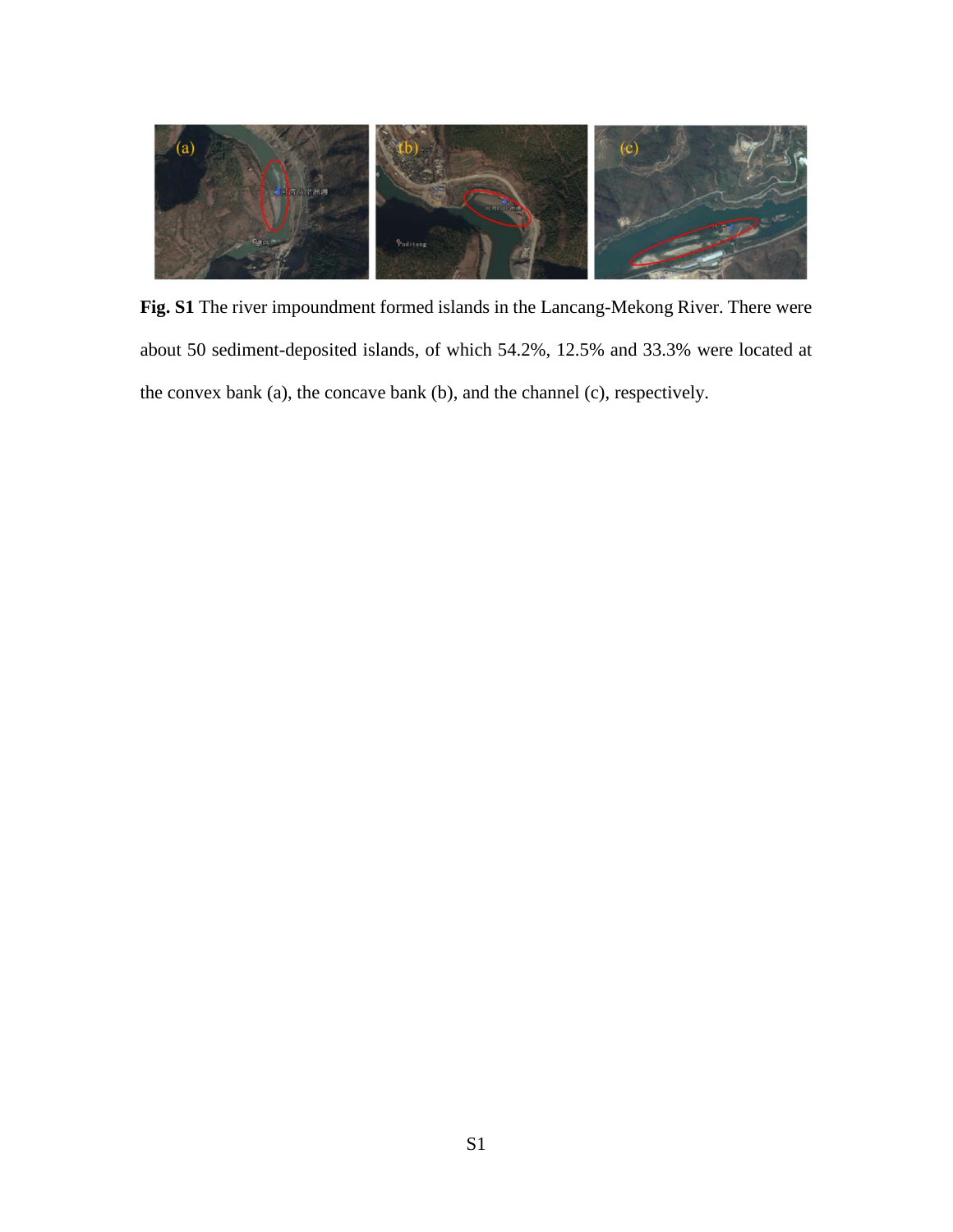

**Fig. S2** Island image before (a) and after (b) flooding under reservoir operation.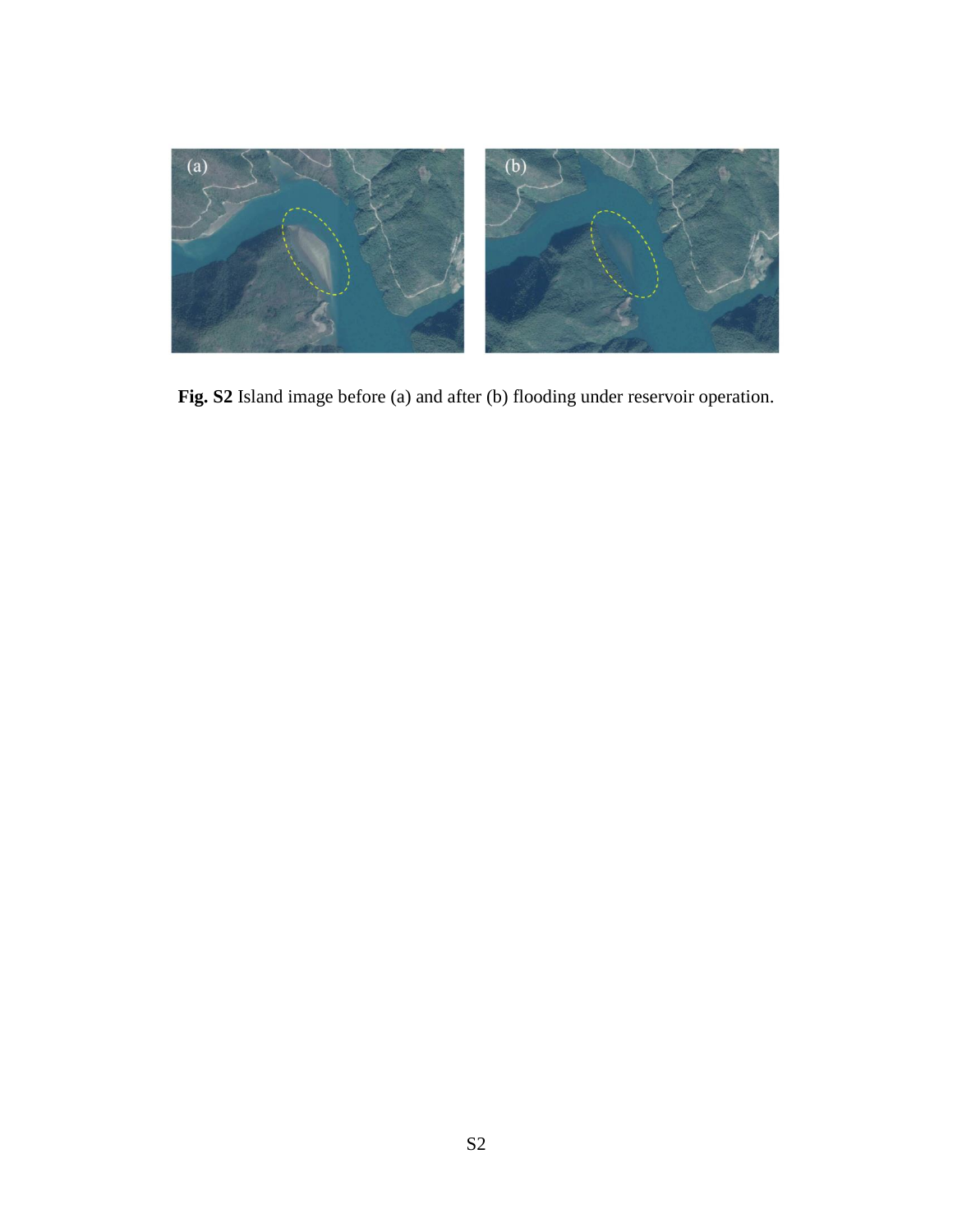

**Fig. S3** Monitoring wells established from the island edge to the center.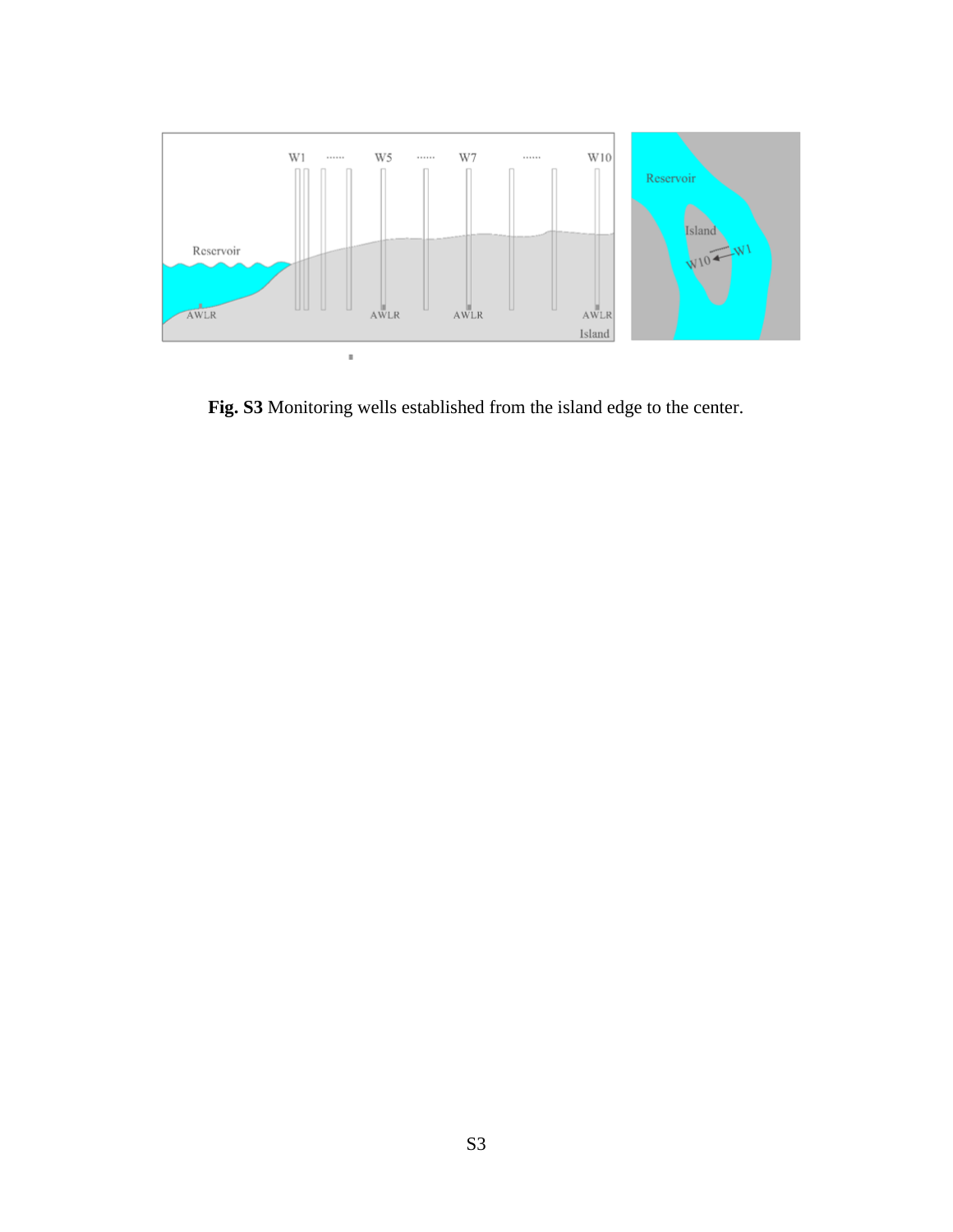

**Fig. S4** Sampling sites for methane flux analyses in the island and reservoir. Solid black circles represent sampling sites.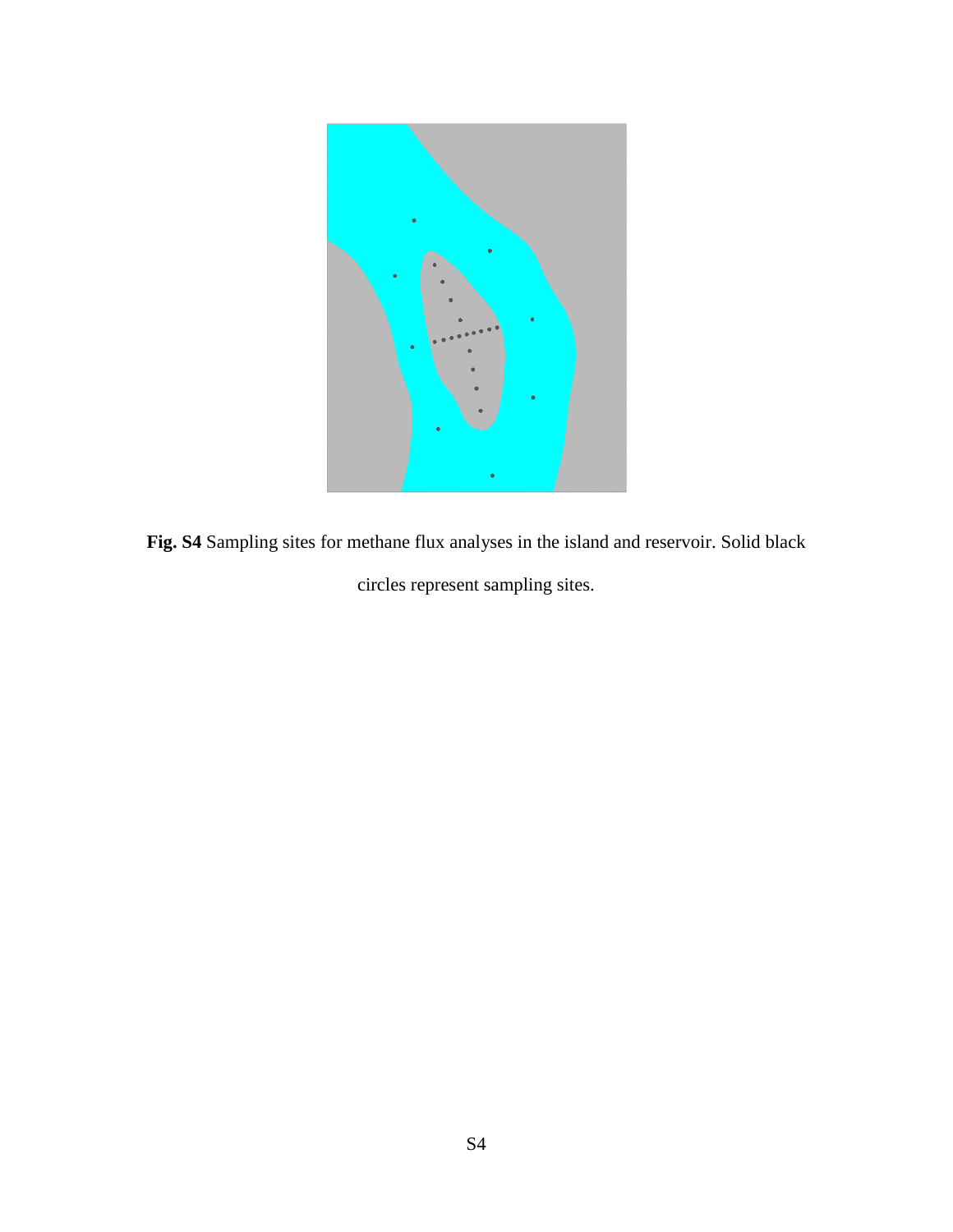

**Fig. S5** Bifunctional static chambers (a) for methane flux analyses across the sedimentair interface in the island (b) and water-air interface in the reservoir (c). Styrofoam collar

was removable.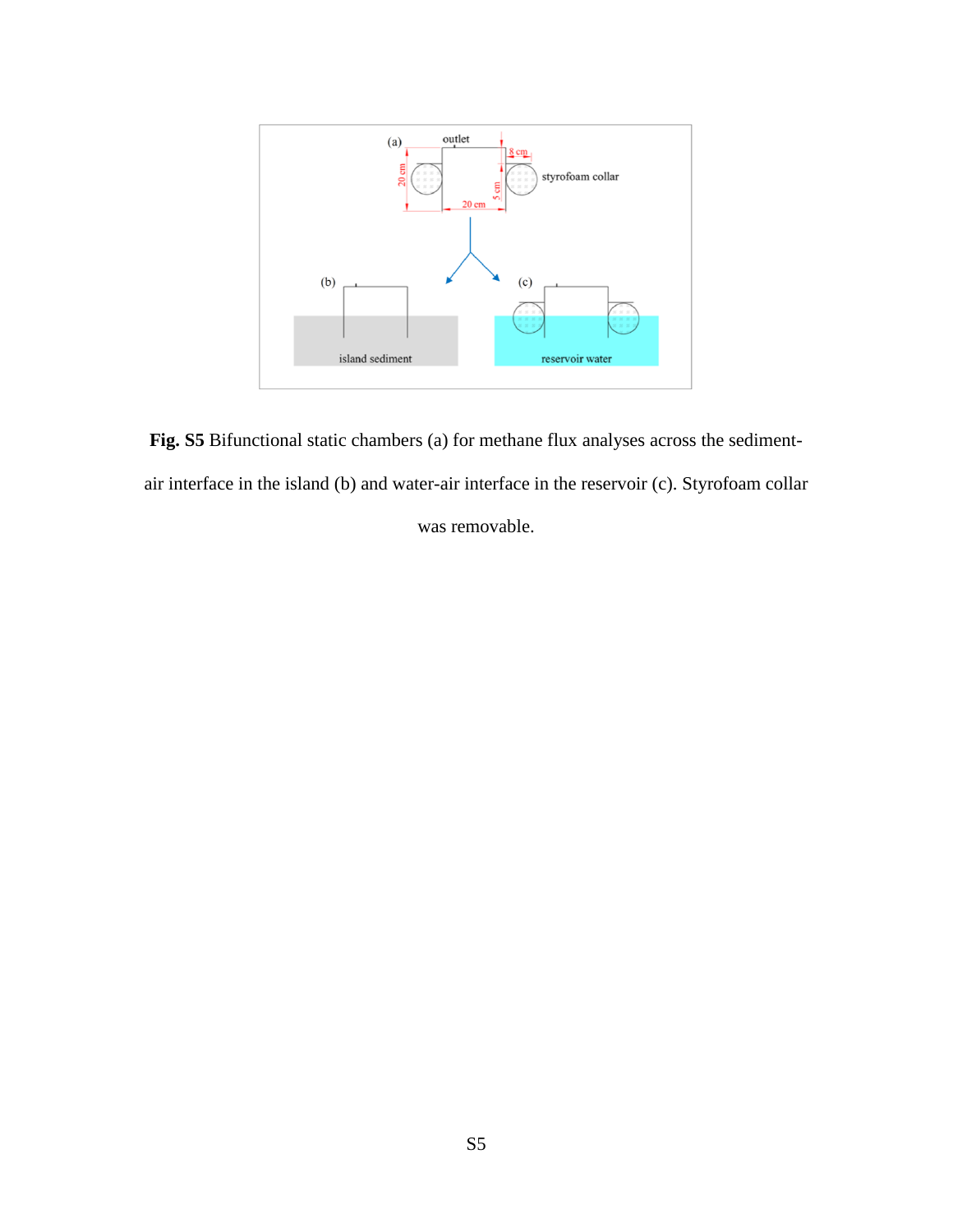

**Fig. S6** Strategy for the removal of a methane emission hotspot at the island center. (a)

Artificial channel; (b) Rising water level in the reservoir.